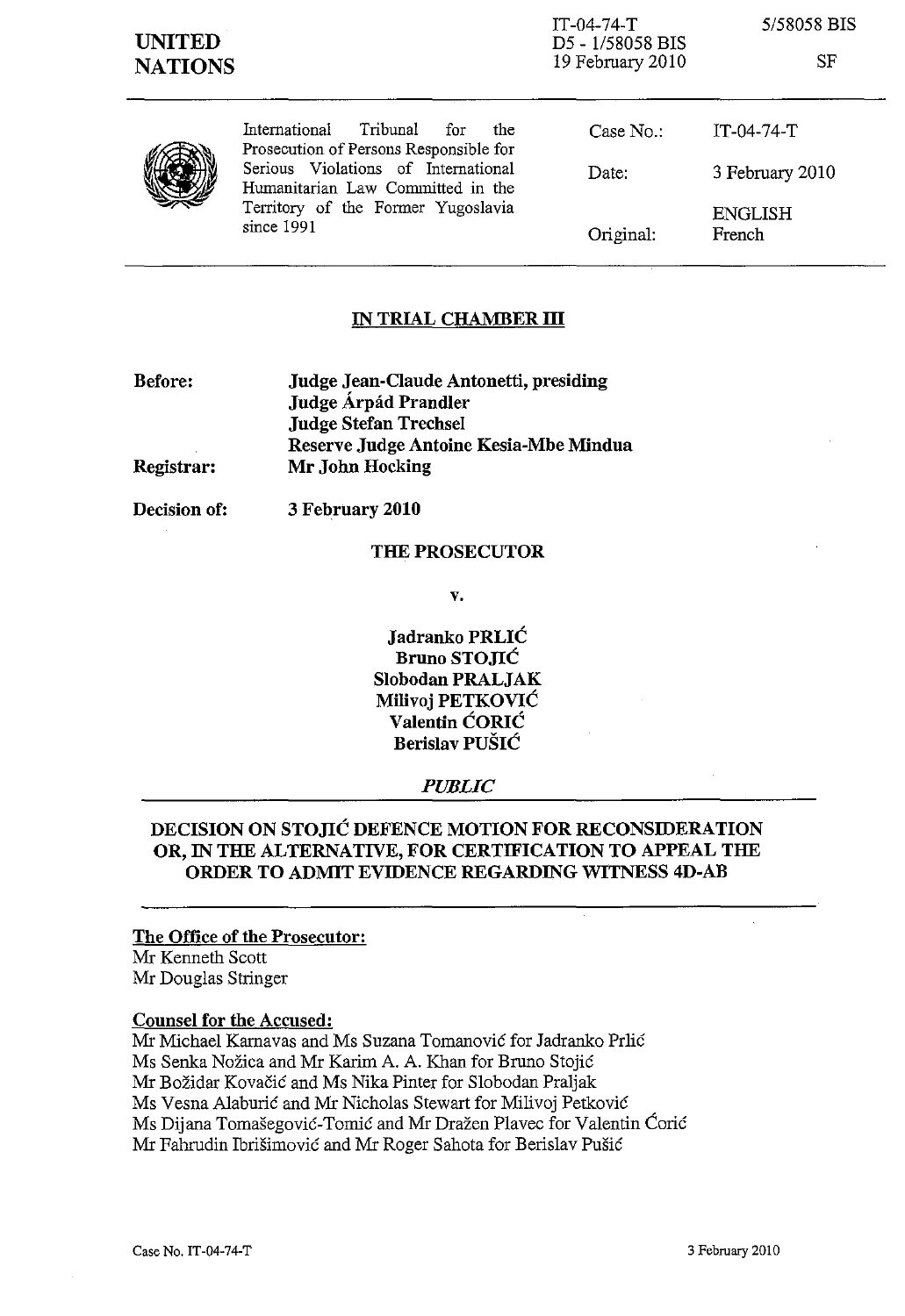**TRIAL CHAMBER III** ("Chamber") of the International Tribunal for the Prosecution of Persons Responsible for Serious Violations of International Humanitarian Law Committed in the Territory of the Former Yugoslavia since 1991 ("Tribunal"),

**SEIZED** of ''Eruno Stojic's Motion for Reconsideration or, in the Alternative, for Certification to Appeal the 'Ordonnance portant sur l'admission d'éléments de preuve relatifs au Témoin 4D-AB' dated 14 January 2010", presented publicly by the Counsel for the Accused Bruno Stojic ("Stojic Defence") on 21 January 2010 ("Motion"),

**NOTING** the "Prosecution Response to Two Defence Requests for Reconsideration or Certification to Appeal the Trial Chamber's Decision of 14 January 2010 Denying the Admission of Evidence Tendered Through Witness 4D-AB", filed publicly by the Office of the Prosecutor ("Prosecution") on 28 January 2010 ("Response"), in which the Prosecution asks the Chamber to reject the Motion in its entirety,

**NOTING** the "Order to Admit Evidence Regarding Witness 4D-AB", filed publicly on 14 January 2010 ("Order of 14 January 2010"),

**NOTING** the "Decision Regarding Requests Filed by the Parties for Reconsideration of Decisions by the Chamber", filed publicly on 26 March 2009 ("Decision of 26 March 2009"), in which the Chamber dealt with the requests for reconsideration filed by the parties and recalled that such requests should remain the exception and not the rule,

**CONSIDERING** that other Defence teams did not file a response to the Motion,

**CONSIDERING,** firstly, that, in view of the section of the Motion concerning the request for reconsideration, the Chamber observes that the Stojic Defence has neither brought to the fore any exceptional circumstances nor shown that the Chamber made a discernible error in its reasoning when it denied the tendering into evidence of Exhibits 2D 00765 and 2D 00786, which would necessitate a re-examination of the Order of 14 January 2010; that it contents itself to question, through the Motion, the decision made by the Chamber in this Order; that the Chamber consequently decides to reject the Motion with regard to the first section,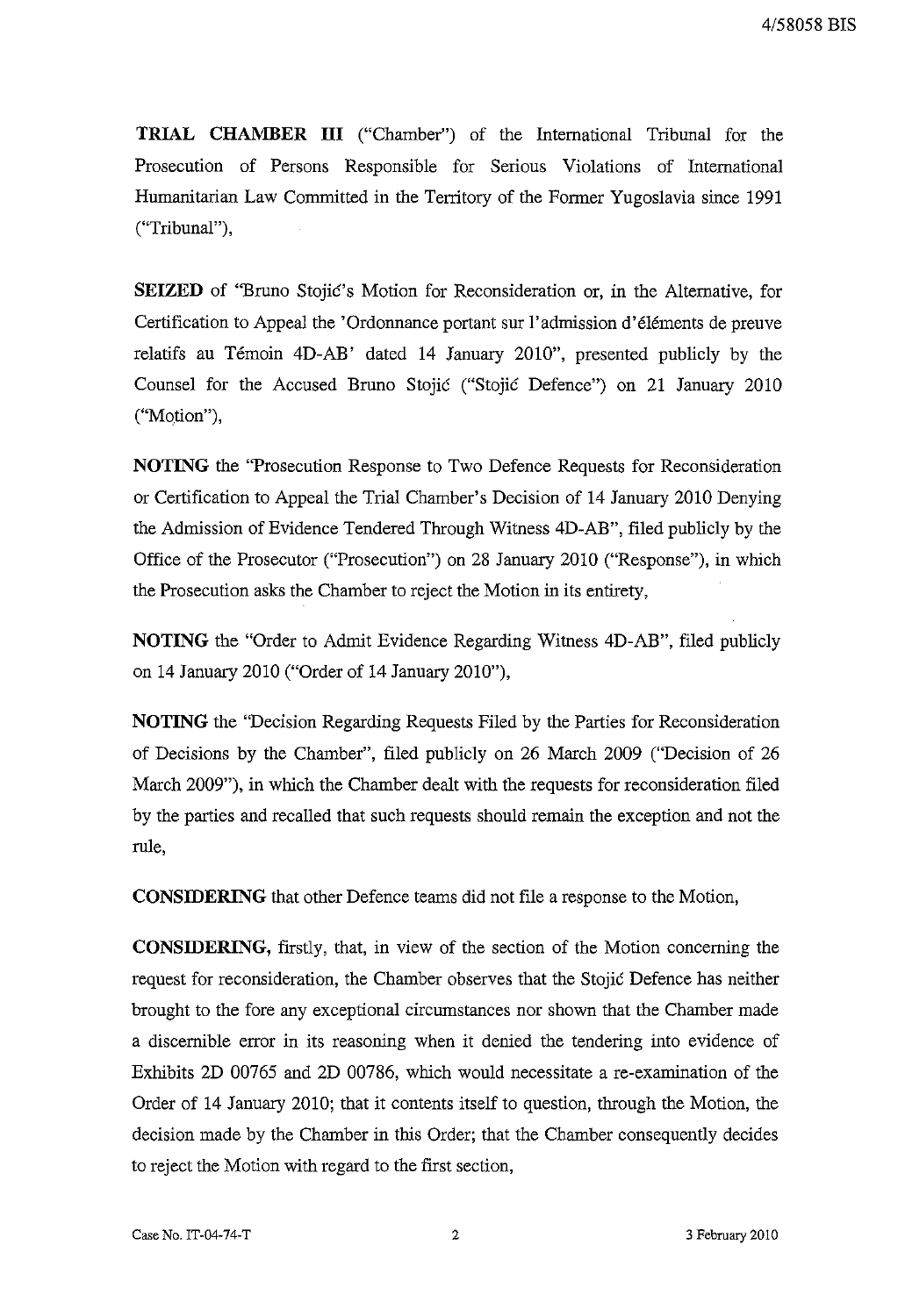**CONSIDERING,** secondly, that, in view of the section of the Motion concerning the request for certification to Appeal the Order of 14 January 2010, the Chamber believes the Order to be reasonable and believes that the Stojic Defence failed to show that the object of the Request involves an issue that should significantly affect the fair and expeditious conduct of the proceedings or the outcome of the trial, and for which an immediate resolution by the Appeals Chamber may materially advance the proceedings,

# **FOR THE FOREGOING REASONS,**

**PURSUANT TO** Rules 54, 73(B) and 89 of the Rules of Procedure and Evidence,

**REJECTS** the Motion for Reconsideration of the Order of 14 January 2010 filed by the Stojic Defence for the reasons set out in this decision, **AND,** 

**REJECTS** the Motion for Certification to Appeal the Order of 14 January 2010, filed by the Stojic Defence for reasons set out in this Decision.

Done in English and in French, the French version being authoritative.

# **The Presiding Judge appends a dissenting opinion to this decision:**

*/signed/* 

Jean-C1aude Antonetti Presiding Judge

Done this third of February 2010 At The Hague The Netherlands

**[Seal of the Tribunal]**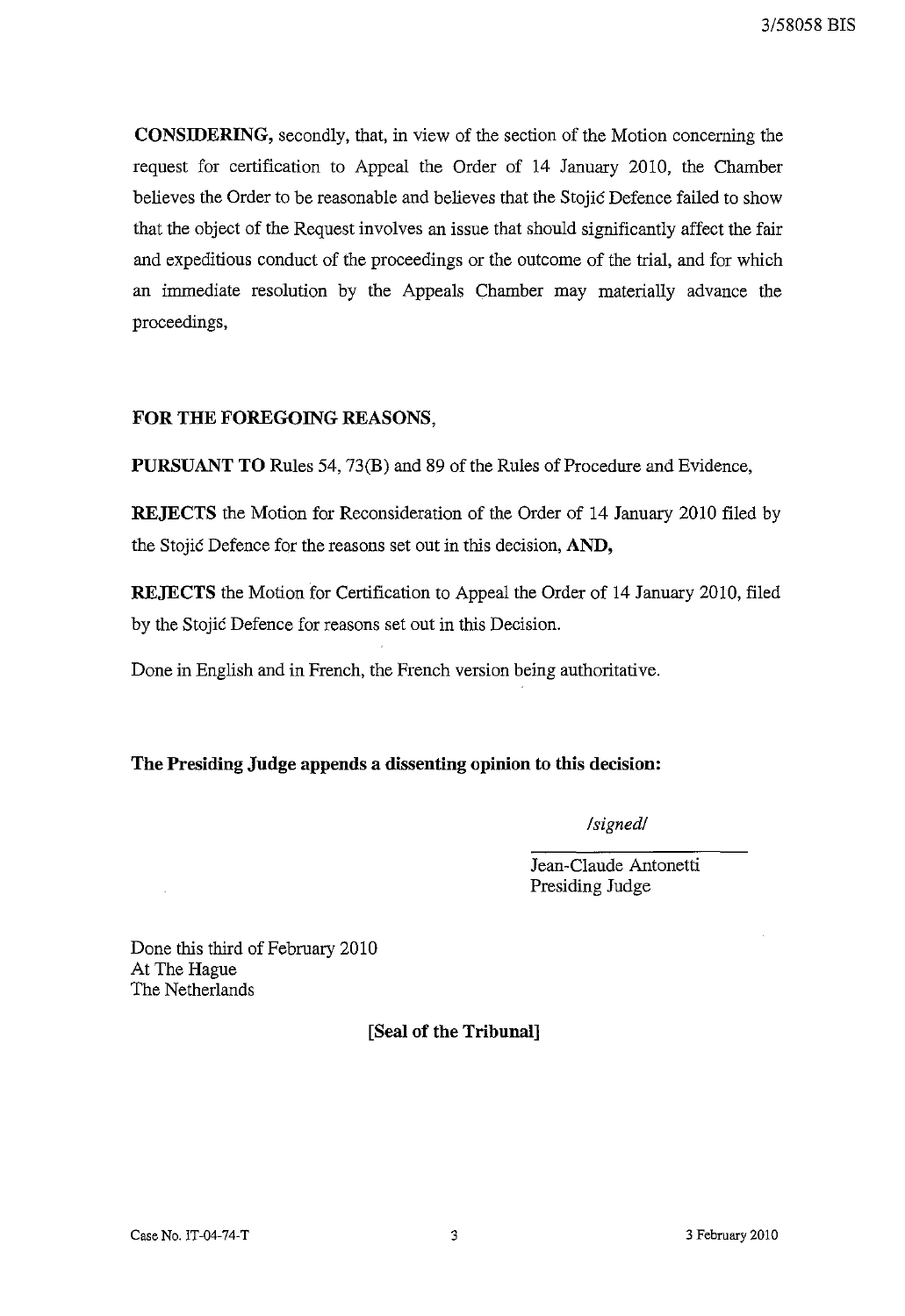# **DISSENTING OPINION OF THE PRESIDING JUDGE ,JEAN-CLAUDE ANTONETTI**

The practice of requests for **reconsideration** on the part of both the Prosecution and tbe Defence poses a genuine problem witb respect to tbe *res judicata.* 

The sole option available to the Prosecution or the Defence who do not agree with a decision of the Chamber, is a request for **certification to appeal.** 

The Rules of Procedure and Evidence do not provide for this type of procedure, and at no point did the permanent judges wish to propose any amendment to tbe Rules regarding this issue.

Decisions made by a trial chamber have been carefully tbought out and each judge decides on the solution to be adopted.

There is, therefore, no reason to question the said decision several hours or days after it has been filed.

A decision might contain a **material** error; in tbat case tbe Trial Chamber renders a new decision in which the material error is corrected.

Consequently, I believe that any **request for reconsideration** constitutes, in tbe sense of Rule 73(D) of tbe Rules, an **frivolous motion** or, indeed, **abuse of procedUre.** 

Therefore, the only option available under Rule 73(B) is a request for certification to appeal if the decision involves an issue that would significantly affect the fair and expeditious conduct of tbe proceedings **or** tbe outcome of tbe trial and for which an **immediate** resolution by tbe Appeals Chamber may materially advance tbe **proceedings.** 

I believe it to be my duty to offer a dissenting opinion because, in my opinion, tbe procedure set out in Rule 73(D) concerning tbe fees caused by this type of